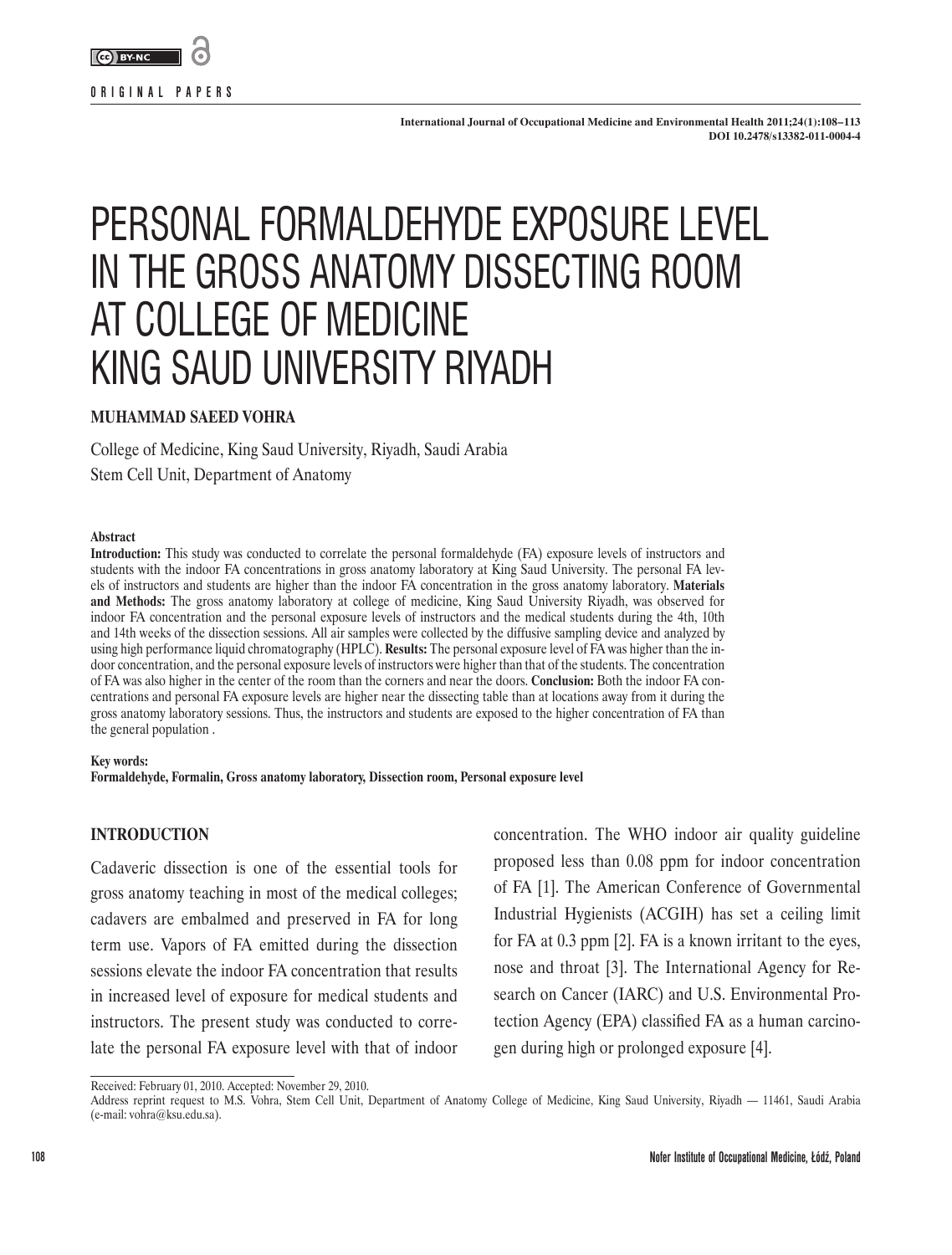The participants of gross anatomy laboratory are exposed to a higher concentration of FA than the general population [5–7]. Very few reports are available in the literature on the personal FA exposure levels.

#### **METHODS**

The dissection room at the College of Medicine in King Saud University (Figure 1) was evaluated during the 4th, 10th & 14th weeks. The dimensions of room are  $30\times15\times4$  m and total room volume is 1800 m<sup>3</sup>. Three doors of the room are leading to different corridors (door 1), main lobby (door 2) demonstrator's offices (door 3) small corridor (Figure 1). All the doors remain closed when not in use. The dissection room is also provided with six permanently closed glass windows along one side of the room. Twenty four ceiling diffusers arranged in four rows are attached to the central air conditioning system and four exhausts provide general ventilation to the laboratory (Figure 1). There is no natural ventilation. Cadavers for dissection are prepared in FA solution. The solution consisted of glycerin, FA 5–7%, and tap water. While not in use, each cadaver is wrapped in cotton cloth and is enclosed in a vinyl bag equipped with a fastener. During the study, fourteen cadavers were placed over the fixed tables, and each cadaver was allotted to twenty students and an instructor. Air samples were collected from three points, the centre, close to the doors and four corners of the laboratory (Figure 1, CE, D1–D3, CR1–CR4) during the dissecting sessions of 2–3 hours. Two sampling devices were placed at an average height of breathing zone of instructors and students at each spot as well as the personal samples were also taken from instructors and students using the diffusive sampling device (Sigma Aldrich MO, USA), as described previously [8–10]. Ten instructors and 20 students participated in this study during each dissection session. A sampling device was

attached to subject's collar for 2 to 3 hours during the dissection class. Analysis of the collected samples were carried out using high performance liquid chromatography (HPLC) with Shimadzu SPD-M10Avp Diode Array Detector.





**Fig. 1.** Layout of gross anatomy dissecting room.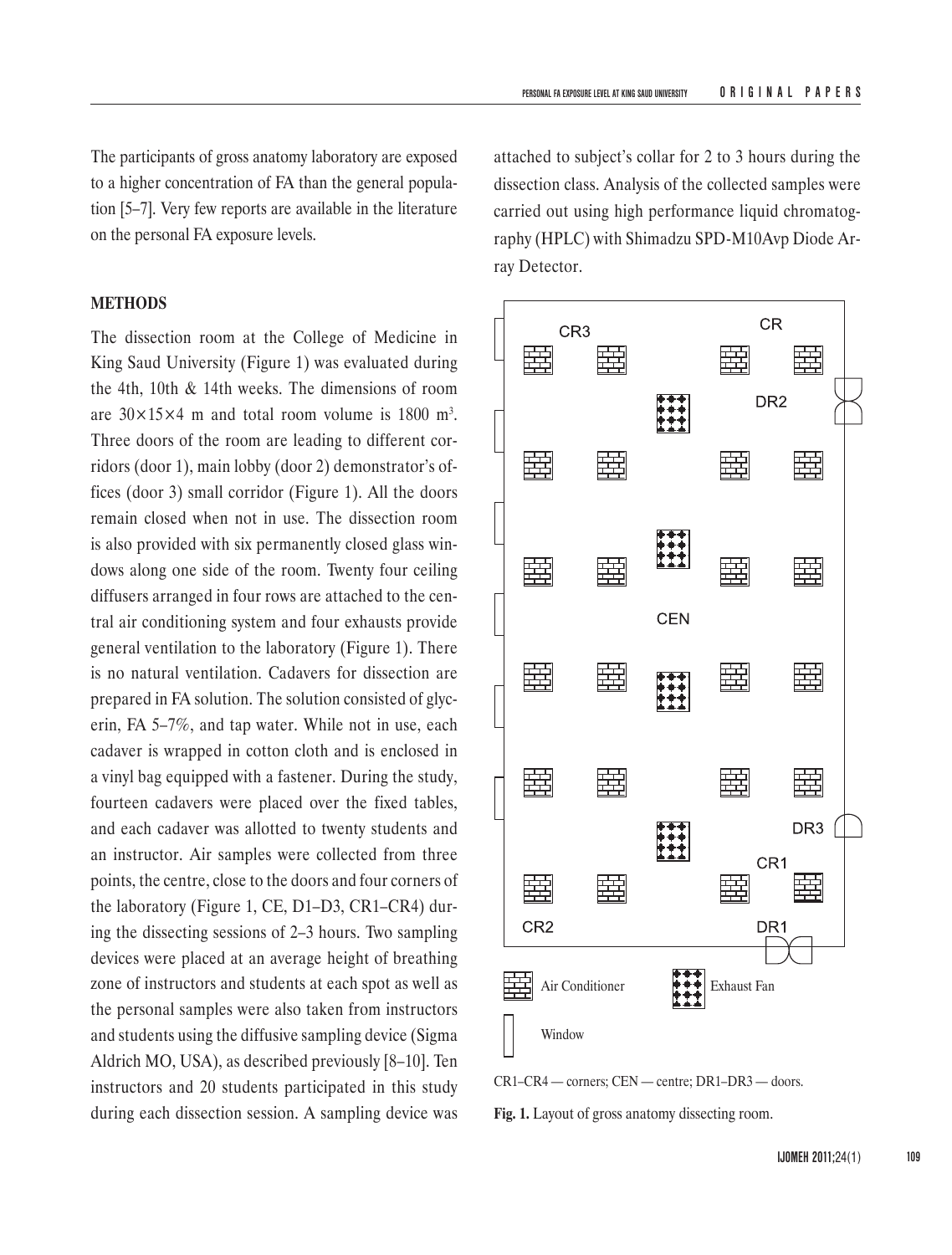### **Statistical Analysis**

The statistical significance of group differences among indoor FA concentration, and FA exposure levels of instructors and students were analyzed by one-way ANOVA, and then the significance of differences between each of the two groups were determined by the *t*-test. Differences were considered significant only when the *P*-value was less than 0.05.

## **RESULTS**

The average concentration of FA in dissection room was 0.68, 0.85, and 0.73 ppm in the 4th, 10th and 14th weeks, respectively. A significant variation in indoor FA concentrations was observed in different areas of the dissection room and also during the dissection



Abbreviations as in Fig. 1.

Each bar represents the mean of two samples.

**Fig. 2.** Indoor FA concentration at the corners, the centre and the doors of the gross anatomy dissection room.

**Table 1.** Measurement of formaldehyde concentration and exposure level in the dissection room

| Sample area                | Average concentrations (min-max)<br>(ppm) |                      |                          |
|----------------------------|-------------------------------------------|----------------------|--------------------------|
|                            | 4th week<br>upper limb                    | 10th week<br>abdomen | 14th week<br>head & neck |
| CR1                        | $0.60(0.57-0.63)$                         | $0.80(0.78 - 0.81)$  | $0.68(0.66 - 0.70)$      |
| CR <sub>2</sub>            | $0.79(0.78 - 0.80)$                       | $0.87(0.86 - 0.88)$  | $0.74(0.76 - 0.72)$      |
| CR3                        | $0.71(0.70-0.72)$                         | $0.83(0.77-0.89)$    | $0.77(0.76 - 0.76)$      |
| CR4                        | $0.69(0.67-0.71)$                         | $0.94(0.90 - 0.98)$  | $0.69(0.67-0.69)$        |
| <b>CEN</b>                 | $0.75(0.72 - 0.78)$                       | $1.23(1.17-1.29)$    | $0.92(0.93 - 0.92)$      |
| DR1                        | $0.56(0.53-0.59)$                         | $0.67(0.65-0.69)$    | $0.65(0.65-0.66)$        |
| DR <sub>2</sub>            | $0.65(0.64 - 0.66)$                       | $0.66(0.64 - 0.68)$  | $0.68(0.69 - 0.67)$      |
| DR <sub>3</sub>            | $0.66(0.63 - 0.69)$                       | $0.79(0.75-0.79)$    | $0.72(0.71 - 0.73)$      |
| Mean                       | 0.68                                      | 0.85                 | 0.73                     |
| Students                   | $0.75(0.62 - 0.89)$                       | $1.20(0.98-1.42)$    | $1.10(0.88 - 1.31)$      |
| Instructors                | $1.27(0.82 - 1.72)$                       | $1.44(1.18-1.70)$    | $1.33(0.94 - 1.72)$      |
| Student (mean $\pm$ SD)    | $0.75 \pm 0.08$                           | $1.2 \pm 0.14$       | $1.1 \pm 0.17$           |
| Instructor (mean $\pm$ SD) | $1.27 \pm 0.27$                           | $1.46 \pm 0.21$      | $1.33 \pm 0.22$          |
| P-Value (Student t-test)   | $0.0000*$                                 | $0.0000*$            | $0.0007*$                |
| Instructor                 | $1.27 \pm 0.27$                           | $1.46 \pm 0.21$      | $1.33 \pm 0.22$          |
| Students                   | $0.75 \pm 0.08$                           | $1.2 \pm 0.14$       | $1.1 \pm 0.17$           |
| Dissection Room            | $0.68 \pm 0.08$                           | $0.85 \pm 0.18$      | $0.73 \pm 0.09$          |
| P-value (one way ANOVA)    | < 0.001                                   | < 0.001              | < 0.001                  |

Abbreviations as in Figure 1.

\* p < 0.05 statistically significant on the basis of students t- test and < 0.001 on the basis of one way ANOVA.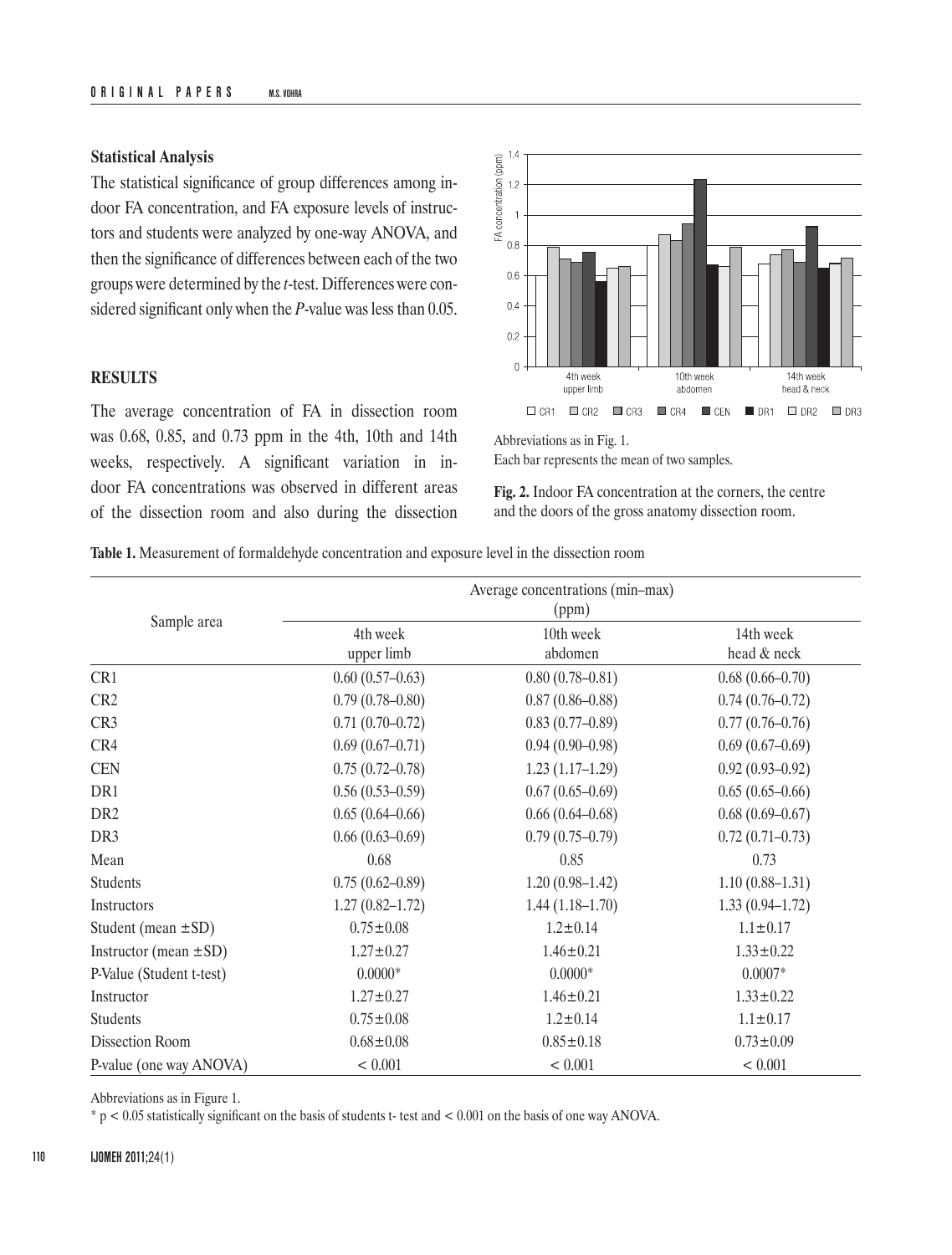sessions. FA concentration was higher during body cavity or deep dissection (Table 1). In all sessions, FA levels near the dissecting table were higher than in the areas away from it. The average personal exposure level for the students was 0.75, 1.20, and 1.10 ppm and 1.27, 1.44 and 1.33 ppm for instructors during the 4th, 10th and 14th week, respectively (Table 1). These levels were relatively higher than the World Health Organization (WHO) guideline [1]. These levels were always higher than the average indoor concentrations throughout the laboratory sessions (Figure 2) and the difference in FA personal exposure levels between instructors and students might reflect both the time spent in a particular area in the dissection room and the region of the cadaver they dissect.

#### **DISCUSSION**

Recently the issue of FA exposure is becoming a matter of concern amongst the participants of cadaveric dissection sessions in the gross anatomy laboratories. To prevent significant sensory irritation in the general population, WHO recommends an air quality guideline value of 0.1 mg/m<sup>3</sup> (0.08 ppm) as a 30-minute average for FA [1]. Previous studies have demonstrated the indoor FA levels in gross anatomy laboratory exceeding the limits set by WHO. The National Institute for Occupational Safety and Health (NIOSH) reported significant exposures to FA in a gross anatomy laboratory at a medical school in Colorado [12]. The personal exposure levels with no difference [14] or student's FA exposure level higher than instructors [6] have been reported.

Previously it has been demonstrated that indoor FA concentration and personal exposure levels in gross anatomy laboratories exceed the admissible limits [13]. It has been demonstrated that the average FA concentrations in the gross anatomy laboratory ranged from 0.51– 1.46 ppm, which was higher than the ACGIH ceiling limit of 0.3 ppm [11]. The indoor FA concentrations in gross anatomy laboratories have been reported previously [1,7,10–11] but only few have described the personal FA exposure levels. The personal exposure levels are more significant for the assessment of health risk than indoor FA concentrations, since it may vary depending on the time spent in dissection room, person's behavior, and the region of the dissected cadavers.

In the previous literature the mean personal FA exposure levels were 1.69 ppm and 1.53 ppm for instructors and students, respectively, while mean area value was 0.50 ppm [9], 1.24 ppm as the mean personal exposure level and 1.65 ppm indoor FA level, for the length of time required for completion of assignments in the gross anatomy laboratory [12]. However, they neither mentioned the difference between personal exposure levels and indoor concentrations, nor between instructors and students. It has also been reported [8,9,12] that the FA levels are variable depending on the region being dissected. Therefore it is important to know the personal exposure levels in each laboratory session.

The present study shows that the personal FA exposure levels of instructors are higher than those of students (Figure 3). This may be because in the gross anatomy laboratory at King Saud University, the cadavers are dissected mainly by the instructors before the actual session starts this might reflect higher exposure level of instructors in this study (Figure 3). The lowest indoor FA concentration was observed at door 1 and 2; this might be due to leakage of the indoor air as the large number of students use these doors to enter and to leave the dissection room during the dissection session. This shows importance of the local ventilation in the dissection rooms as many of the medical schools have their gross anatomy dissection rooms in the basements, which should be discouraged.

The mean indoor FA concentration was lowest during the 4th week when region of the arm was being dissected and it was the highest in the 10th week (Table 1, Figure 2) during the abdominal cavity dissection. In 14th week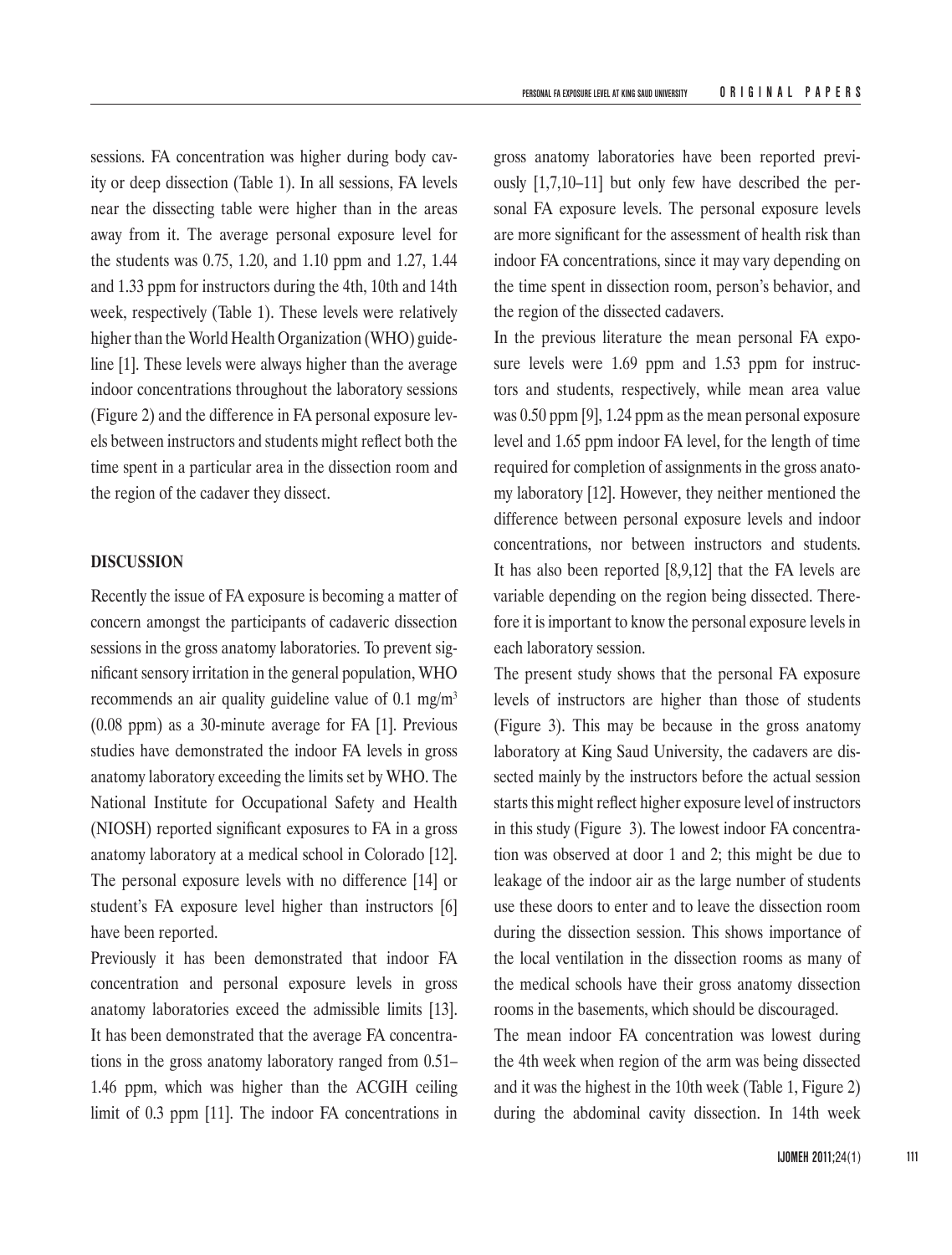

**Fig. 3.** Mean of the indoor FA concentrations of anatomy dissection room and personal exposure levels for instructors and students.

during the dissection of the deep structures in the neck region, the indoor FA concentration was eventually higher than the 4th week but it was lower than that of 10th week, thus the indoor FA concentration is higher when the body cavity or deeper structures are being dissected (Table 1, Figure 2).

Instructors dissect the cadavers 1–2 hours before the actual time, and then demonstrate to the students, by doing this the instructors spend more time in close vicinity of cadavers than students, and this time difference reflects the difference in personal exposure levels of instructors and students. However, the range of personal exposure levels was much wider than that of area levels, and the maximum personal level was about 1.78-fold higher than the mean area level [12].

Present study suggests that the personal exposure level for a person close to the dissecting table is always greater than the average indoor FA concentration, because vaporization from cadavers and their containers is the main pathway of FA exposure in the gross anatomy laboratories. It is suggested that personal exposure level of a person is directly proportional to the time spent in an area of relatively higher FA concentration.

However, it is not possible to measure the FA exposure level of all the subjects. but its concentration can be reduced. This can be achieved by providing the local ventilation system or/and the indoor air may immediately be exhausted before it spreads in the laboratory. It is suggested that further studies are needed to protect the medical students and the teaching staff from harmful effect of FA.

# **CONCLUSIONS**

The present study has revealed that the indoor FA concentration is higher near the dissecting tables compared to the other areas of the dissection room; therefore, a person close to the dissecting table may have a higher degree of FA exposure than the one away from it. Moreover, the personal FA exposure levels are higher during the dissection of body cavity and deeper structures in comparison with other regions of the body, suggesting that the instructors and students are exposed to higher concentration of FA than the general population.

#### **ACKNOWLEDGEMENT**

The author is thankful to Dr. Muhammad Mujahid Khan for his enormous support and critical review of the manuscript and to Mr. Muneer Shareef (MSc.) for the statistical analysis of data. He is also indebted to Professor Dr. Sultan Ayub Meo for his technical assistance. The author extends deep appreciation to Dr. Abdullah Aldahamash, Founder of Stem Cell Unit and Chairman, Anatomy Department, King Saud University, for his immense support to this project.

#### **REFERENCE**

- 1. WHO. *Air Quantity Guidelines for Europe*. 2nd ed. Chapter 5.8. *Formaldehyde*. Copenhagen: WHO; 2000. p. 87–91 [cited 2010 Feb 1]. Available from URL: http://www.euro. who.int/ data/assets/pdf\_file/0005/74732/E71922.pdf.
- 2. American Conference of Governmental Industrial Hygienists (ACGIH). *Notice of intended change — formaldehyde*. Appl Occup Environ Hyg 1992;7:852–74.